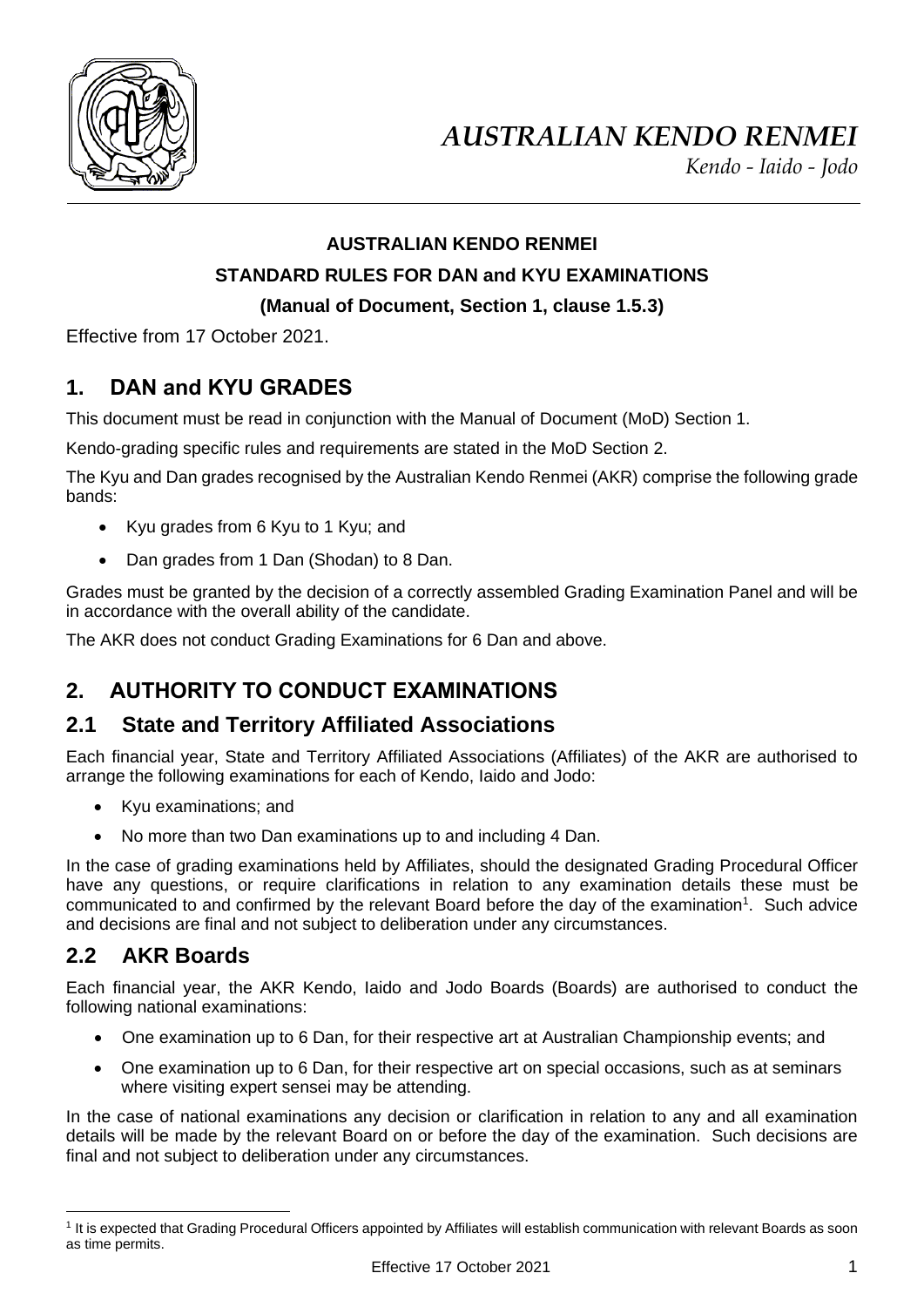## **3. GRADING PROCEDURAL OFFICER**

A Grading Procedural Officer<sup>2</sup> is appointed by the Board Chairperson or an Affiliate President for the respective grading examination.

The role of the Grading Procedural Officer is to assist compliance with AKR rules, guidelines and standards. The Grading Procedural Officer may advise relevant grading examination organisers of or be consulted by them on the conduct of grading examinations, rules and regulations, and procedures, and ensure that relevant requirements are fulfilled in compliance with the rules and procedures.

The Grading Procedural Officer is responsible for the following aspects of a grading examination:

- Administrative management;
- Appointment of administrative support members (Kakariins) and resource coordination in close communication with the AKR or Affiliates;
- Compliance with relevant AKR rules including guidelines and standards in communication with the relevant Board; and
- Consultation with relevant stakeholders in relation with the conduct of examination, rules and regulations and procedures.

The Grading Procedural Officer holds a pre-examination meeting with appointed grading examination members in an appropriate facility on the examination day and establish a clear shared understanding of examination requirements and relevant procedural matters, and the obligations of grading examination panel members.

The Grading Procedural Officer cannot act as an examination panel member simultaneously. Should there be a need for the Grading Procedural Officer to act as an examination panel member, the Board Chairpersons and Affiliate Presidents are authorised to appoint suitable persons as Deputy Grading Procedural Officers for relevant grading examinations. The Deputy Grading Procedural Officer must attend a pre-examination meeting and assist in managing the aspects mentioned above.

The Grading Procedural Officer must provide a report to the Chairperson of the Board within 5 working days after the grading examination is completed. The report should include, but not limited to:

- The name of a Grading Procedural Officer;
- The name of Deputy Grading Procedural Officers if applicable;
- Particulars of a grading examination (e.g. National or State/Territory Affiliate, Venue, Date);
- The art concerned (i.e. Iaido, Jodo and/or Kendo);
- A list of grading panel members appointed for relevant examinations; and
- The examination outcome.

## **4. CONDUCT OF EXAMINATIONS**

Grading examinations must be undertaken in accordance with the rules set forth below and elsewhere in the MoD. In the case of a conflict, the rules stated in this document must override rules that may be presented elsewhere in the MoD.

Examination panel members should wear business like attire.

- An appropriate business shirt;
- A moderate-colour tie;
- A business suit; and
- A pair of dark colour socks.

<sup>&</sup>lt;sup>2</sup> The Kendo Board appoints the Grading Manager for national examinations in accordance with Kendo specific guidelines and standards. The functions of the Grading Manager are described in the AKR Kendo Board Standard Procedural Guidelines Dan Grading Examinations (the third edition, December 2019).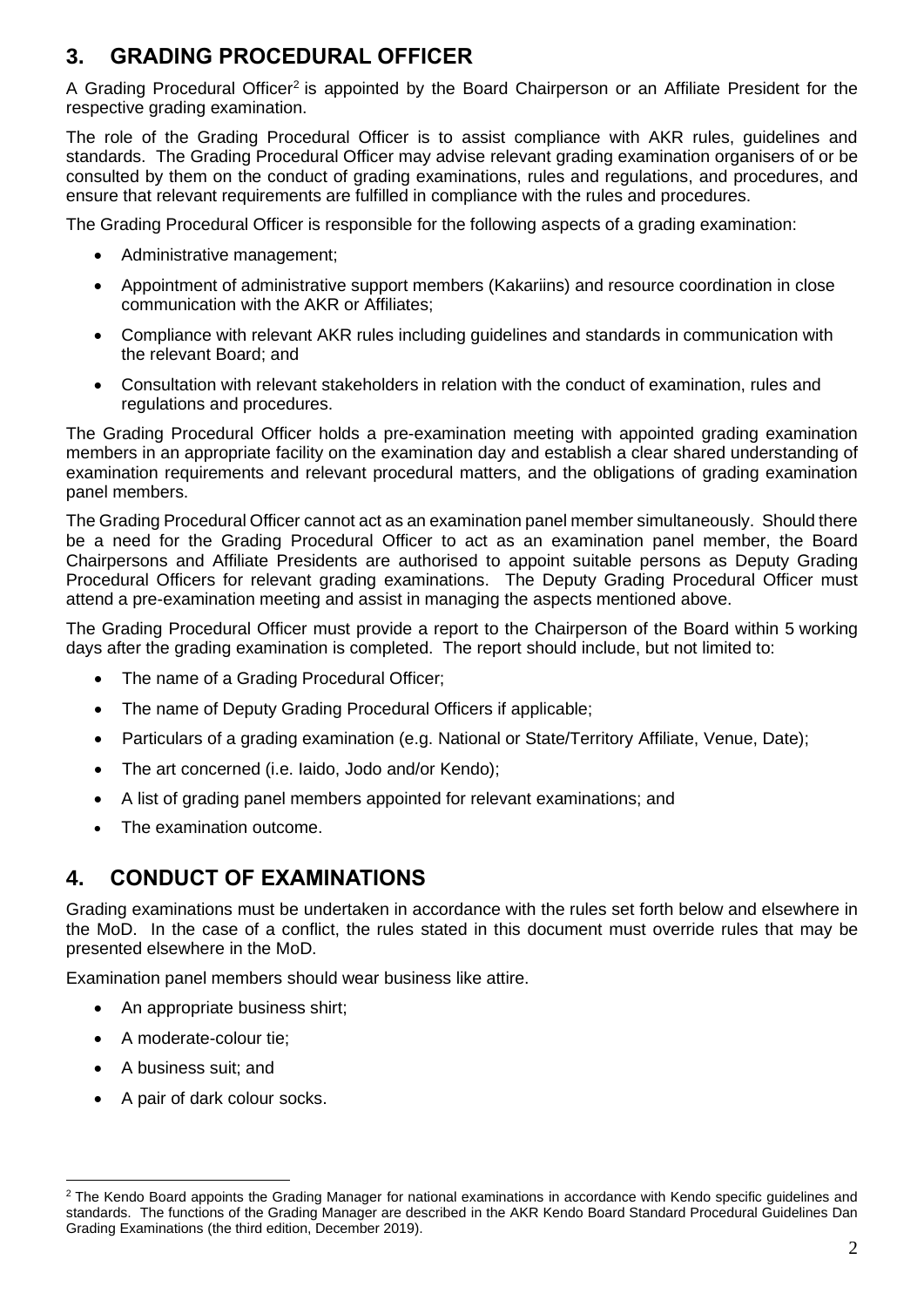## **5. ASSESSMEANT CRITERIA FOR EXAMINATIONS**

The assessment criteria for examinations are detailed in the Kendo, Iaido and Jodo sections of the MoD.

# **6. APPOINTMENT OF GRADING EXAMINATION PANEL MEMBERS**

Each grading examination requires examination panel members. The Board Chairpersons and Affiliate Presidents are authorised to appoint suitable members as examination panel members for relevant levels.

# **7. QUALIFICATION OF GRADING EXAMINATION PANEL MEMBERS**

Each Affiliate has the discretion to establish its own system to manage the registration of Affiliate members who are qualified to be appointed as grading examination panel members for Iaido, Jodo and Kendo, in communication with relevant Boards.

The registered Affiliate members must attest that they meet the following prerequisites<sup>3</sup>

- AKR Affiliate members or life members of the AKR, or a member of an overseas organisation affiliated with the International Federation of Kendo (FIK);
- A current AKR member of the art being examined;
- Actively involved in training;
- Regularly participate in state, national and international events (e.g. seminars, championships and FIK managed events);
- Graded at the prescribed examiner's Dan level in the art that is being examined;
- Physically and mentally fit and able to perform the duties of a grading panel member and maintain a state of alertness and professionalism; and
- They have no other issues that might otherwise prevent them from performing relevant duties in accordance with Section 8 of this document.

The Boards and Affiliates have discretion to select suitable panel members by taking into a range of consideration including, but not limited to, resource availability and technical competencies.

Members of overseas FIK affiliated organisations, who are not members of the AKR, may be eligible for appointment as examination panel members. These members must meet qualification criteria prescribed by the AKR. In addition, they must be approved in advance by both the President of their home organisation and the AKR President after the appointment is agreed upon by the Board Chairperson.

It is noted that members of the All Japan Kendo Federation (AJKF), in addition to a request from the AKR, are required by the AJKF to personally apply for and obtain prior approval from the AJKF President to join a grading examination panel outside of Japan.

# **8. OBLIGATIONS OF EXAMINATION PANEL MEMBERS**

Examination panel members must be impartial, fair and square at any examination level. These members must be conscious of the significance of their duties and the consequence of any misconduct which can discredit grading examinations and/or dishonour AKR, Affiliates and relevant communities.

In order to undertake these duties, appointed examination panel members are required to fulfil the following obligations:

- Must attend a pre-examination meeting;
- Must not present any behaviour or statement in a way which grading members may be suspected of partiality;
- Must not receive any form of financial or material arrangement, entertainment, treat or any other forms of benefit which can be suspected of favouritism;
- Must not enter other examination areas without legitimate reasons;

<sup>&</sup>lt;sup>3</sup> Additional requirements for panel members involved in Kendo grading examinations are stated in the MoD Section 2.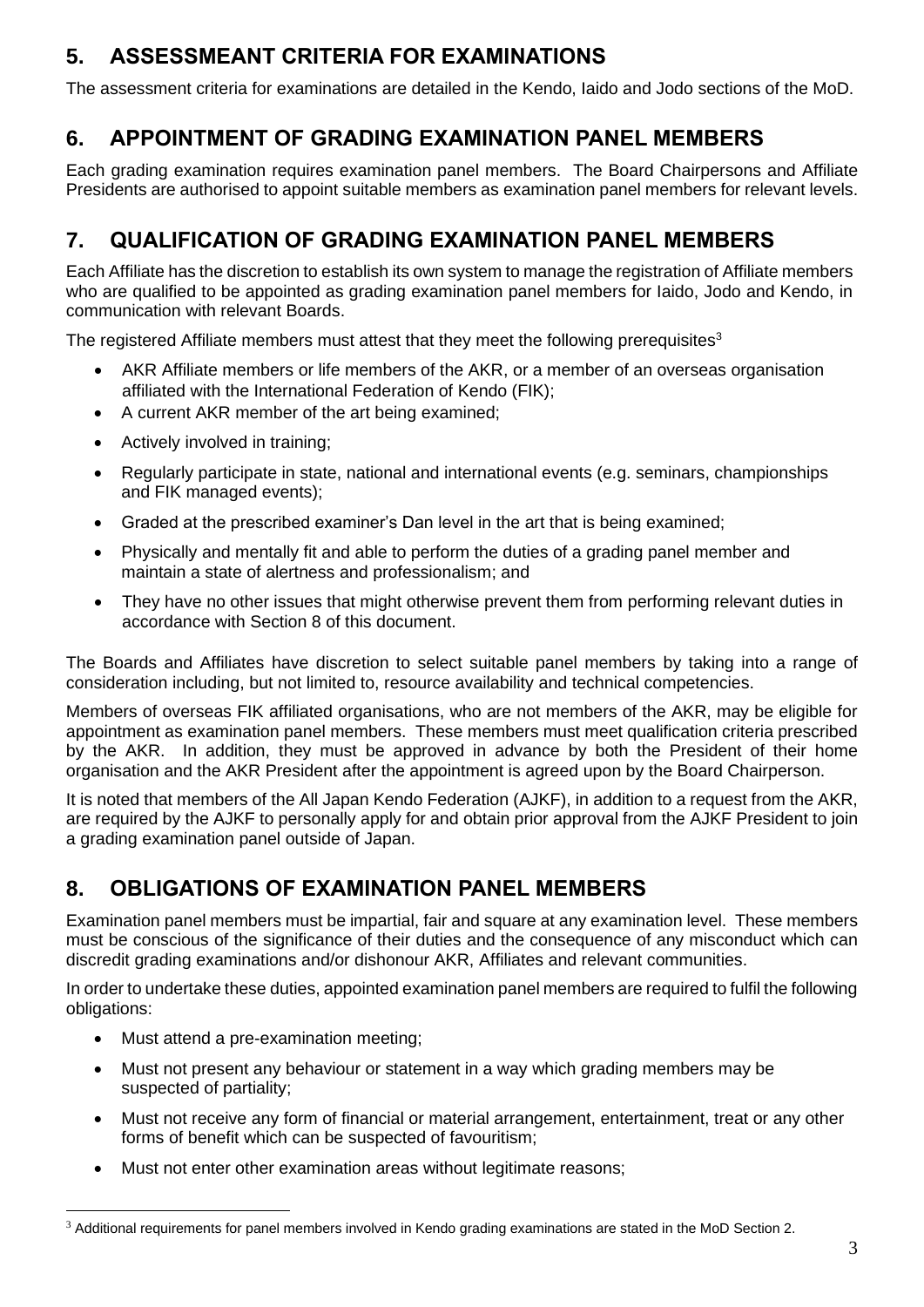- Must contact the Grading Procedural Officer for procedural clarification or relevant communication;
- Must not contact Kakariins or Tachiais;
- Must abstain from conversing with other panel members in a way which fairness can be questioned;
- Must not exchange opinions before being seated, during the examination or after leaving the examination table;
- Must not interfere with other panel members or influence their decision;
- Must not interfere with Administrative Management or influence their decision making; and
- Must not present or imply his or her views to applicants or other panel members.
- In order to protect the integrity of each individual panel member, sufficient seat spacing should be secured between two adjoining panel members<sup>4</sup>.

Panel members are escorted by the Grading Procedural Officer for seating and exiting.

It is advised that by declaring themselves eligible to be panel members, these members may be monitored during a grading examination, and that the relevant Board and Affiliate will receive a report on their behaviour and compliance with the obligations.

A pre-examination meeting is held prior to the commencement of a grading examination. Panel members should endeavour to complete all clarification requests during this meeting.

If the Boards and/or Affiliates receive complaints from relevant stakeholders (e.g. applicants and Kakariins) regarding panel members' obligations, they must act and respond to these complaints in accordance with the Member Protection Policy.

### **9. OBLIGATIONS OF ADMINISTRATIVE MANAGEMENT**

The Grading Procedural Officer, the Deputy Grading Procedural Officer and Kakariins (collectively called Administrative Management) must be conscious of the significance of their duties and the consequence of any misconduct which can discredit grading examinations and/or dishonour AKR, Affiliates and relevant communities.

In order to undertake these duties, Administrative Management is required to fulfil the following obligations<sup>5</sup>:

- The Grading Procedural Officer must brief examination panel members at a pre-examination meeting;
- Must control data integrity;
- Must not present any behaviour or statement or engage in communication in any way which Administrative Management may be suspected of partiality;
- Must not receive any form of financial or material arrangement, entertainment, treat or any other forms of benefit which can be suspected of favouritism; and
- Must not present or imply his or her views to applicants or other panel members.

<sup>5</sup> Additional requirements for Administrative Management involved in Kendo-grading examinations are stated in the MoD Section 2.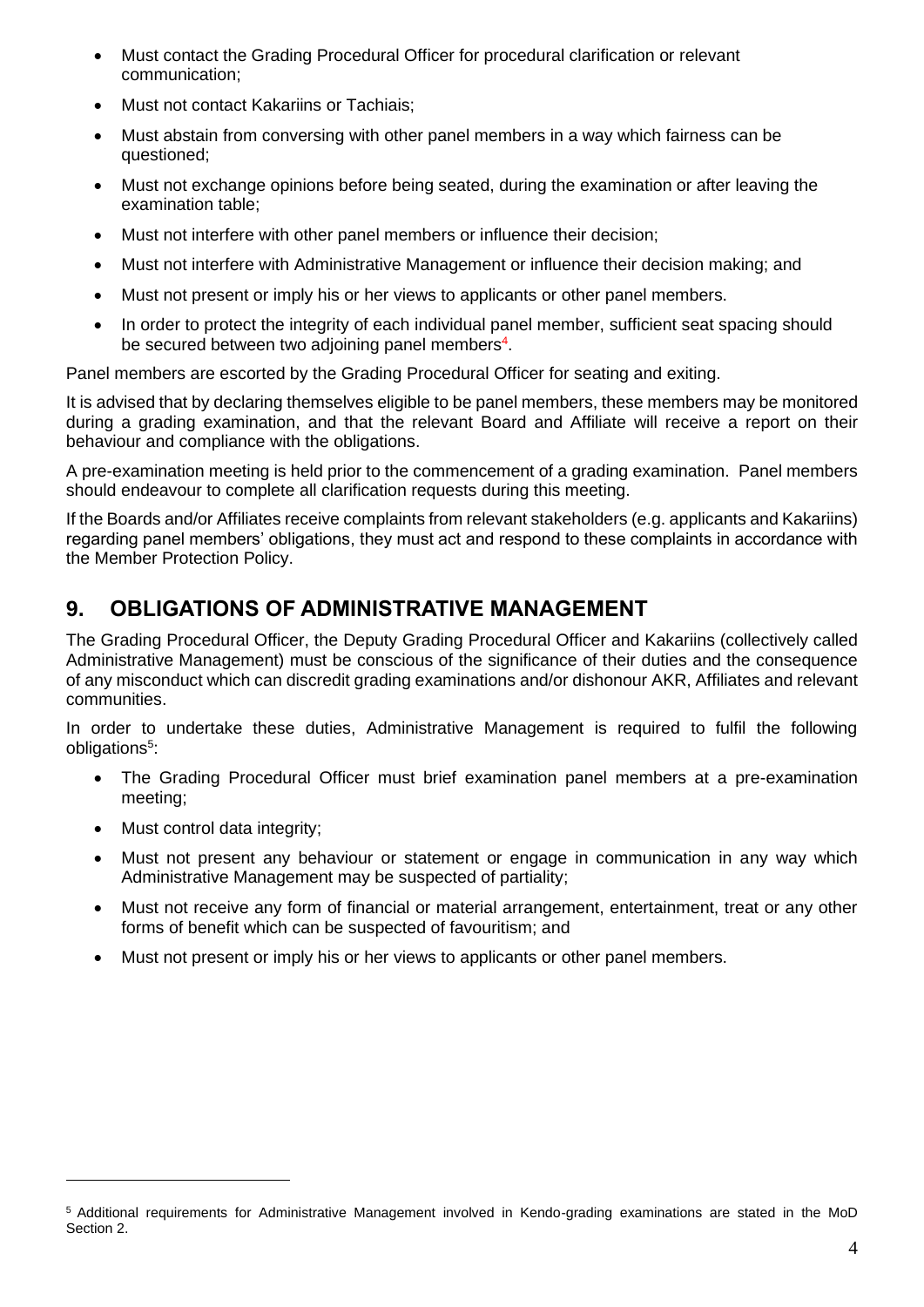# **10. GRADING PANEL OBSERVER**

The Boards and Affiliates have the discretion to appoint a suitable person as a Grading Panel Observer for relevant grading examinations.

The Grading Panel Observer, if appointed, monitors grading panel members and makes an assessment of the members' compliance with their obligations at arm's length. The Grading Panel Observer will be required to attend a pre-examination meeting in the capacity of an independent observer.

Upon completion of the examination, the Grading Panel Observer must provide the appointing Board or Affiliate with a report on his or her findings. The report should include, but not limited to:

- Particulars of a grading examination (e.g. National or State/Territory Affiliate, Venue, Date);
- The art concerned (i.e. Iaido, Jodo and/or Kendo);
- A detailed description of observations made;
- The name of a grading panel member(s) considered non-compliant; and
- Comments on compliance(s) and/or non-compliance(s) observed with supporting objective evidence.

The appointing Board and/or Affiliate must review the report to determine if further actions are necessary. These actions may include, but not limited to, interview, underperformance notices, performance review, and panel cancellation. Action planning and implementation must be coordinated between the relevant Boards, Affiliates and the National Executive.

#### **11. EXAMINER'S DAN LEVEL, REQUIRED NUMBER OF EXAMINERS AND CONSENT CRITERIA**

All appointed panel members are equal in consent. The minimum panel member requirements and pass consent criteria are presented in **[Table 1](#page-4-0)**. For Kendo grading examinations for 4 Dan and above, the number of panel members required may be reduced from 6 to  $5<sup>6</sup>$  if the minimum requirement presented in [Table 1](#page-4-0) cannot be met<sup>7</sup>. In this instance, the minimum of 4 examiners must be required to satisfy the relevant minimum pass consent criterion.

| Level to Be<br><b>Examined</b> | Art            | <b>Minimum Grading</b><br><b>Panel Qualification</b> | <b>Minimum Number</b><br>of Panel Members<br><b>Required</b> | <b>Minimum Pass</b><br><b>Consent Criteria</b> |
|--------------------------------|----------------|------------------------------------------------------|--------------------------------------------------------------|------------------------------------------------|
| Kyu                            | laido and Jodo | 2 Dan and above                                      | 3                                                            | 2                                              |
|                                | Kendo          | 3 Dan and above                                      | 3                                                            | 2                                              |
| Shodan<br>$(1$ Dan)            | laido and Jodo | 3 Dan and above                                      | 3                                                            | 2                                              |
|                                | Kendo          | 4 Dan and above                                      | 5                                                            | 3                                              |
| 2 Dan                          | laido and Jodo | 4 Dan and above                                      | 3                                                            | 2                                              |
|                                | Kendo          | 5 Dan and above                                      | 5                                                            | 3                                              |
| 3 Dan                          | All arts       | 5 Dan and above                                      | 5                                                            | 3                                              |
| 4 Dan                          | laido and Jodo | 6 Dan and above                                      | 5                                                            | 4                                              |
|                                | Kendo          | 6 Dan and above                                      | 6                                                            | 4                                              |
| 5 Dan                          | laido and Jodo | 7 Dan and above                                      | 5                                                            | 4                                              |
|                                | Kendo          | 7 Dan and above                                      | 6                                                            | 4                                              |

<span id="page-4-0"></span>

|  | <b>Table 1: Minimum Examination Panel Requirements</b> |  |
|--|--------------------------------------------------------|--|
|  |                                                        |  |

<sup>6</sup> This accords with Article 5 of the FIK Standard Guideline for Dan/Kyu Examination (Available at [http://www.kendo-fik.org/wp](http://www.kendo-fik.org/wp-content/uploads/2020/06/STANDARD-GUIDELINE-FOR-DANKYU-EXAMINATION_Kendo_Iaido_Jodo_English.pdf)[content/uploads/2020/06/STANDARD-GUIDELINE-FOR-DANKYU-EXAMINATION\\_Kendo\\_Iaido\\_Jodo\\_English.pdf.](http://www.kendo-fik.org/wp-content/uploads/2020/06/STANDARD-GUIDELINE-FOR-DANKYU-EXAMINATION_Kendo_Iaido_Jodo_English.pdf) Last viewed on 16 June 2020).

<sup>&</sup>lt;sup>7</sup> Affiliates are requested to discuss relevant circumstances with the Kendo Board prior to the commencement of Kendo grading examinations.